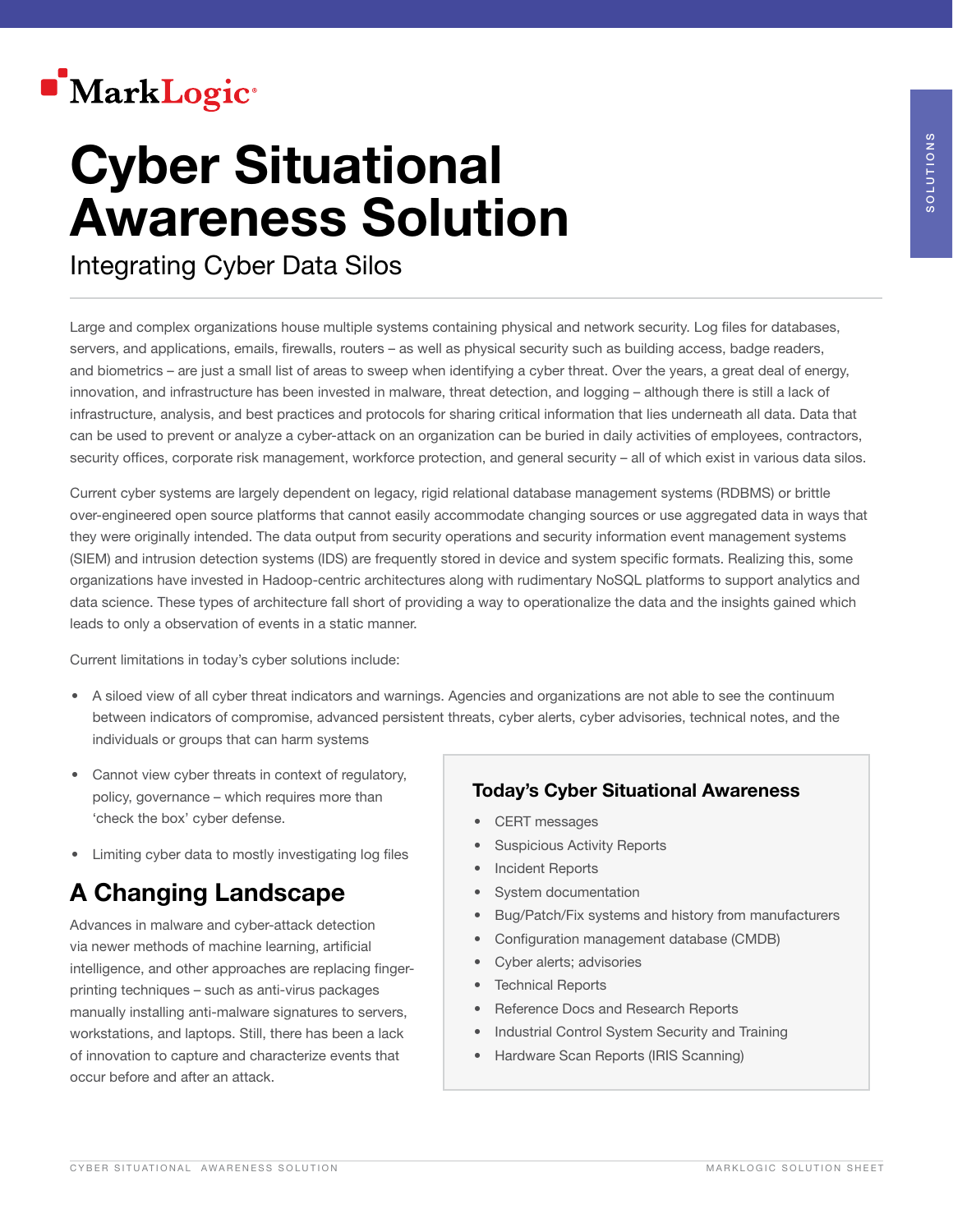

In the US Department of Defense, the Joint Improvised Explosive Device (IED) Defeat Organization (JIEDDO) put the focus on "left of boom" – which means instead of focusing how to protect themselves from the problem (the IED) they are focusing on how to prevent the problem – by studying the financing and funneling of funds, and going after the network of terrorists deploying the IEDs. To do the same in cyber security, you need the full understanding of cyber and operational vulnerabilities including social engineering – which requires a new way of looking at the cyber threat space.

National security and defense industries are faced with "all source" intelligence challenges – inter-agency collaboration is difficult because of the sensitivity of the data. For example, signal processing needs to be combined with cyber information, human intelligence, geospatial data, and other information to create a complete operational picture of threats and vulnerabilities. Combatting modern cyber threats is an all source problem that requires a flexible database to easily integrate all data trapped in silos.

## A Modern Cyber Situational Awareness Solution

The MarkLogic® Cyber Situational Awareness solution integrates cyber data silos and provides transactional support between the various data sources and feeds and multiple communities of interest, delivering an integrated data set that can be used for analytical tools to exploit and disseminate information. Implementing this solution will eliminate the extensive cost and effort of performing (and maintaining) point-to-point integration between all of the sources and downstream analytics. It can complement existing SOA and/or Enterprise Services Buses, and allows legacy and existing systems to stay operational, while building new applications atop of all integrated data. With all data indexed and exposed via RESTful services, the solution decreases integration costs and complexity – while allowing secure information sharing of all cyber events. The Cyber Situational Awareness solution manages dissemination and redaction according to recommended US-CERT and similar international 'traffic light protocols' which need compartmented security for tags such as caveats, classifications, and communities of interest.

Deploying the MarkLogic cyber situational awareness solution drives real-time analysis and operational capabilities while reducing implementation and operations and maintenance costs. As industries and governments stand up new information sharing and analysis centers and cyber integrated threat centers, MarkLogic understands the need to bring together all aspects of cyber situational awareness in semantic, temporal, and geospatial context. To better integrate and share cyber data, information security analysis centers (ISACs) have been recently stood up in order to share community-specific information about cyber threats in areas such as finance, health, industrial control systems, oil & gas, energy and public safety. The MarkLogic solution can support and enhance these important efforts.



MarkLogic can be deployed as an Operational Data Hub providing read/write integration with multiple data silos and indexing it for search, sharing, analytics, and dissemination